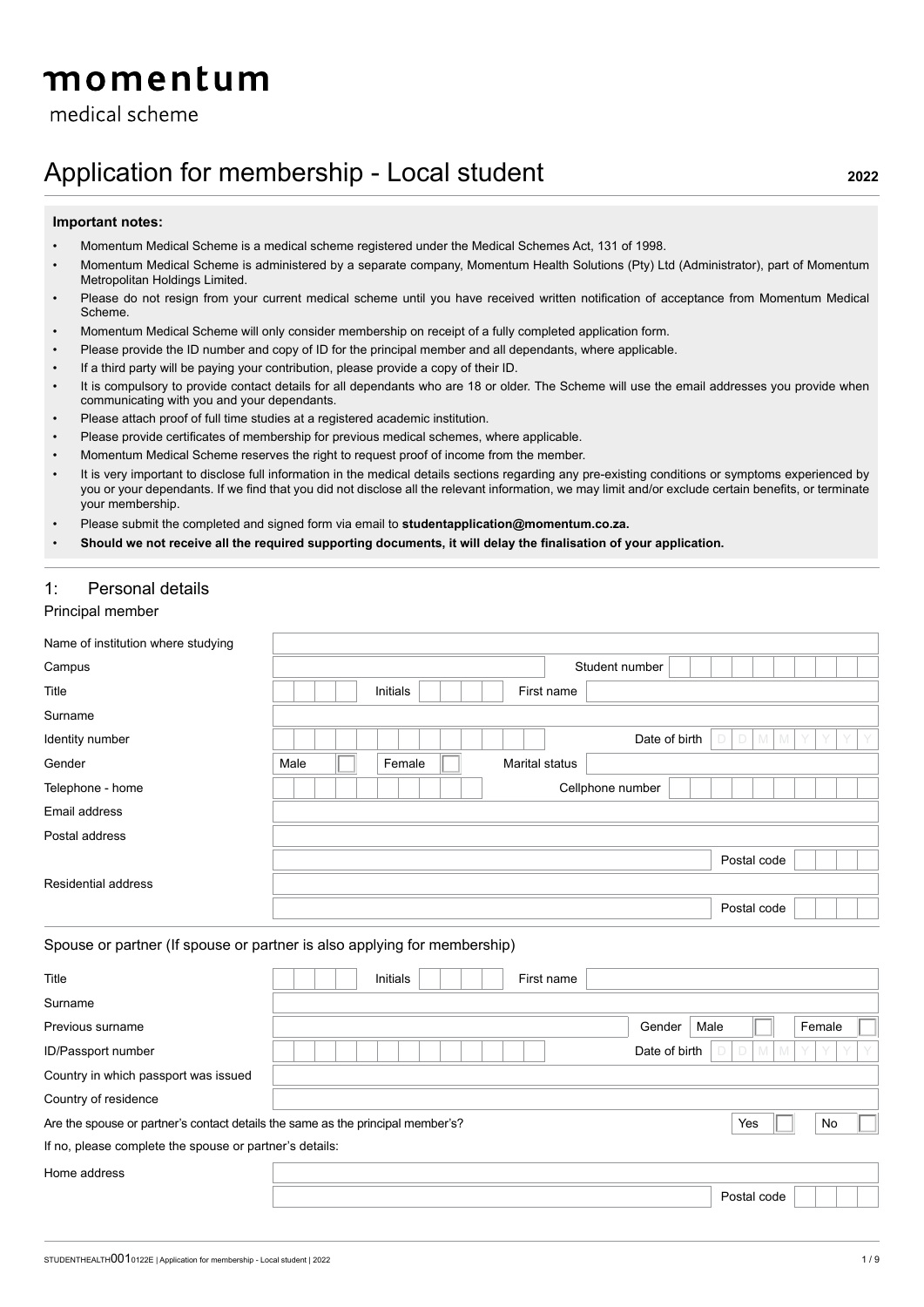# 1: Personal details (continued)

# Spouse or partner (If spouse or partner is also applying for membership) (continued)

| Postal address (if different)                                                |                                                                                                                                                                                                                                                                                                                                                                                      |  |  |  |  |  |  |  |             |  |  |  |
|------------------------------------------------------------------------------|--------------------------------------------------------------------------------------------------------------------------------------------------------------------------------------------------------------------------------------------------------------------------------------------------------------------------------------------------------------------------------------|--|--|--|--|--|--|--|-------------|--|--|--|
|                                                                              |                                                                                                                                                                                                                                                                                                                                                                                      |  |  |  |  |  |  |  |             |  |  |  |
| Telephone - home                                                             |                                                                                                                                                                                                                                                                                                                                                                                      |  |  |  |  |  |  |  |             |  |  |  |
| Email address                                                                |                                                                                                                                                                                                                                                                                                                                                                                      |  |  |  |  |  |  |  |             |  |  |  |
| Dependants (If dependants are also applying for membership)                  |                                                                                                                                                                                                                                                                                                                                                                                      |  |  |  |  |  |  |  |             |  |  |  |
| Dependant 1                                                                  |                                                                                                                                                                                                                                                                                                                                                                                      |  |  |  |  |  |  |  |             |  |  |  |
| First name                                                                   | Postal code<br>Cellphone number<br>Female<br>Gender<br>Male<br>Date of birth<br>Yes<br>No<br>Postal code<br>Postal code<br>Dependant's monthly income<br>$\mathsf{R}$<br>Yes<br>No<br>Gender<br>Male<br>Female<br>Date of birth<br>No<br>Yes<br>Postal code<br>Postal code<br>Yes<br>No<br>Dependant's monthly income<br>R<br>Male<br>Female<br>Gender<br>Date of birth<br>No<br>Yes |  |  |  |  |  |  |  |             |  |  |  |
| Surname                                                                      |                                                                                                                                                                                                                                                                                                                                                                                      |  |  |  |  |  |  |  |             |  |  |  |
| ID/Passport number                                                           |                                                                                                                                                                                                                                                                                                                                                                                      |  |  |  |  |  |  |  |             |  |  |  |
| Country in which passport was issued                                         |                                                                                                                                                                                                                                                                                                                                                                                      |  |  |  |  |  |  |  |             |  |  |  |
| It is compulsory to provide contact details if the dependant is 18 or older. |                                                                                                                                                                                                                                                                                                                                                                                      |  |  |  |  |  |  |  |             |  |  |  |
| Are the dependant's contact details the same as the principal member's?      |                                                                                                                                                                                                                                                                                                                                                                                      |  |  |  |  |  |  |  |             |  |  |  |
| If no, please complete the dependant's details:                              |                                                                                                                                                                                                                                                                                                                                                                                      |  |  |  |  |  |  |  |             |  |  |  |
| Home address                                                                 |                                                                                                                                                                                                                                                                                                                                                                                      |  |  |  |  |  |  |  |             |  |  |  |
|                                                                              |                                                                                                                                                                                                                                                                                                                                                                                      |  |  |  |  |  |  |  |             |  |  |  |
| Postal address (if different)                                                |                                                                                                                                                                                                                                                                                                                                                                                      |  |  |  |  |  |  |  |             |  |  |  |
|                                                                              |                                                                                                                                                                                                                                                                                                                                                                                      |  |  |  |  |  |  |  |             |  |  |  |
| Cellphone number                                                             |                                                                                                                                                                                                                                                                                                                                                                                      |  |  |  |  |  |  |  |             |  |  |  |
| Email address                                                                |                                                                                                                                                                                                                                                                                                                                                                                      |  |  |  |  |  |  |  |             |  |  |  |
| Relationship to principal member                                             |                                                                                                                                                                                                                                                                                                                                                                                      |  |  |  |  |  |  |  |             |  |  |  |
| Is the dependant financially dependent on principal member?                  |                                                                                                                                                                                                                                                                                                                                                                                      |  |  |  |  |  |  |  |             |  |  |  |
| Dependant 2                                                                  |                                                                                                                                                                                                                                                                                                                                                                                      |  |  |  |  |  |  |  |             |  |  |  |
|                                                                              |                                                                                                                                                                                                                                                                                                                                                                                      |  |  |  |  |  |  |  |             |  |  |  |
| First name                                                                   |                                                                                                                                                                                                                                                                                                                                                                                      |  |  |  |  |  |  |  |             |  |  |  |
| Surname                                                                      |                                                                                                                                                                                                                                                                                                                                                                                      |  |  |  |  |  |  |  |             |  |  |  |
| ID/Passport number                                                           |                                                                                                                                                                                                                                                                                                                                                                                      |  |  |  |  |  |  |  |             |  |  |  |
| Country in which passport was issued                                         |                                                                                                                                                                                                                                                                                                                                                                                      |  |  |  |  |  |  |  |             |  |  |  |
| It is compulsory to provide contact details if the dependant is 18 or older. |                                                                                                                                                                                                                                                                                                                                                                                      |  |  |  |  |  |  |  |             |  |  |  |
| Are the dependant's contact details the same as the principal member's?      |                                                                                                                                                                                                                                                                                                                                                                                      |  |  |  |  |  |  |  |             |  |  |  |
| If no, please complete the dependant's details:                              |                                                                                                                                                                                                                                                                                                                                                                                      |  |  |  |  |  |  |  |             |  |  |  |
| Home address                                                                 |                                                                                                                                                                                                                                                                                                                                                                                      |  |  |  |  |  |  |  |             |  |  |  |
|                                                                              |                                                                                                                                                                                                                                                                                                                                                                                      |  |  |  |  |  |  |  |             |  |  |  |
| Postal address (if different)                                                |                                                                                                                                                                                                                                                                                                                                                                                      |  |  |  |  |  |  |  |             |  |  |  |
|                                                                              |                                                                                                                                                                                                                                                                                                                                                                                      |  |  |  |  |  |  |  |             |  |  |  |
| Cellphone number                                                             |                                                                                                                                                                                                                                                                                                                                                                                      |  |  |  |  |  |  |  |             |  |  |  |
| Email address                                                                |                                                                                                                                                                                                                                                                                                                                                                                      |  |  |  |  |  |  |  |             |  |  |  |
| Relationship to principal member                                             |                                                                                                                                                                                                                                                                                                                                                                                      |  |  |  |  |  |  |  |             |  |  |  |
| Is the dependant financially dependent on principal member?                  |                                                                                                                                                                                                                                                                                                                                                                                      |  |  |  |  |  |  |  |             |  |  |  |
| Dependant 3                                                                  |                                                                                                                                                                                                                                                                                                                                                                                      |  |  |  |  |  |  |  |             |  |  |  |
| First name                                                                   |                                                                                                                                                                                                                                                                                                                                                                                      |  |  |  |  |  |  |  |             |  |  |  |
| Surname                                                                      |                                                                                                                                                                                                                                                                                                                                                                                      |  |  |  |  |  |  |  |             |  |  |  |
| ID/Passport number                                                           |                                                                                                                                                                                                                                                                                                                                                                                      |  |  |  |  |  |  |  |             |  |  |  |
| Country in which passport was issued                                         |                                                                                                                                                                                                                                                                                                                                                                                      |  |  |  |  |  |  |  |             |  |  |  |
| It is compulsory to provide contact details if the dependant is 18 or older. |                                                                                                                                                                                                                                                                                                                                                                                      |  |  |  |  |  |  |  |             |  |  |  |
| Are the dependant's contact details the same as the principal member's?      |                                                                                                                                                                                                                                                                                                                                                                                      |  |  |  |  |  |  |  |             |  |  |  |
| If no, please complete the dependant's details:                              |                                                                                                                                                                                                                                                                                                                                                                                      |  |  |  |  |  |  |  |             |  |  |  |
| Home address                                                                 |                                                                                                                                                                                                                                                                                                                                                                                      |  |  |  |  |  |  |  |             |  |  |  |
|                                                                              |                                                                                                                                                                                                                                                                                                                                                                                      |  |  |  |  |  |  |  | Postal code |  |  |  |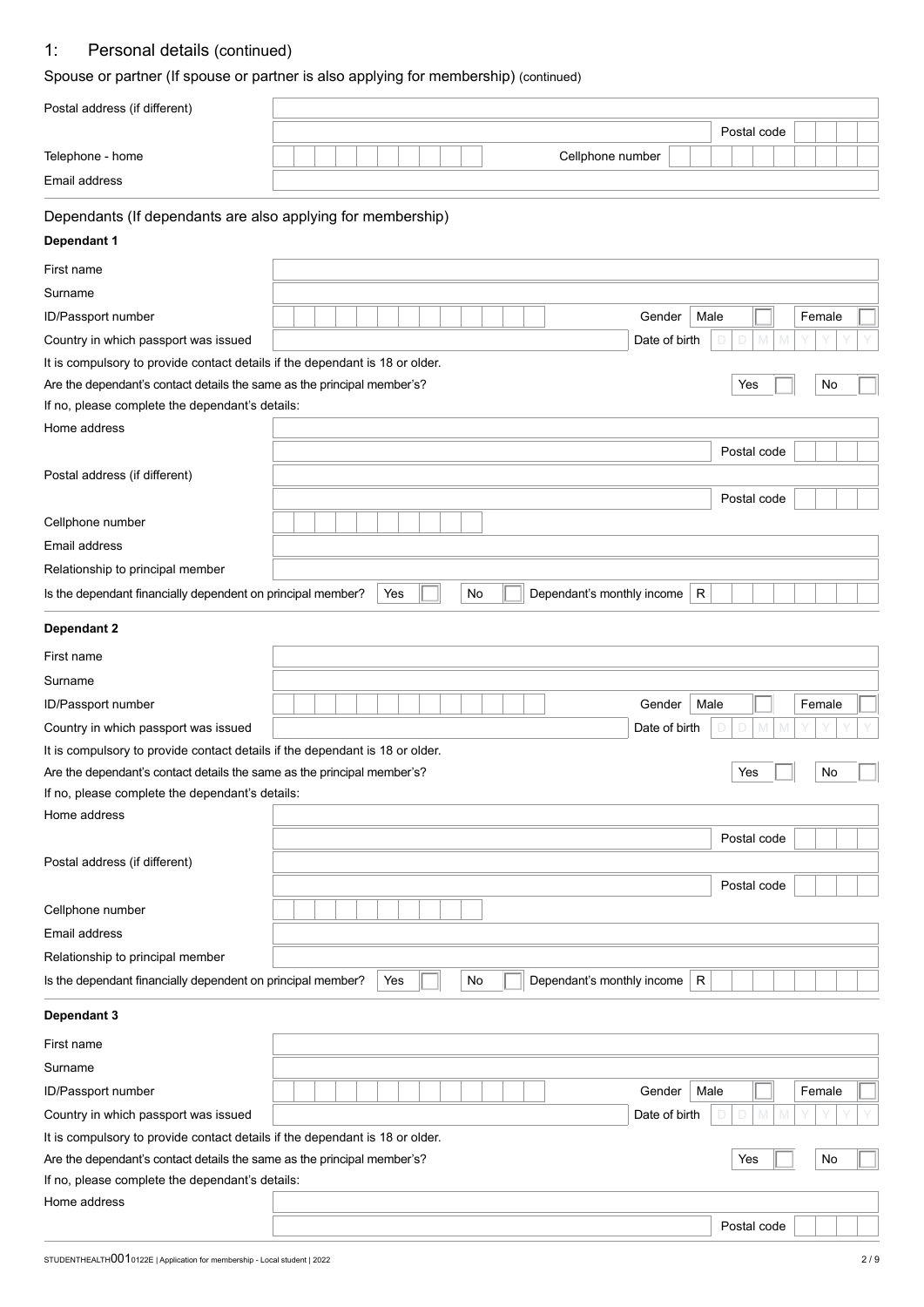## 1: Personal details (continued)

## Dependants (If dependants are also applying for membership) (continued)

## **Dependant 3 (continued)**

| Postal address (if different)                                                |                                              |             |        |
|------------------------------------------------------------------------------|----------------------------------------------|-------------|--------|
|                                                                              |                                              | Postal code |        |
| Cellphone number                                                             |                                              |             |        |
| Email address                                                                |                                              |             |        |
| Relationship to principal member                                             |                                              |             |        |
| Is the dependant financially dependent on principal member?                  | Dependant's monthly income<br>Yes<br>R<br>No |             |        |
| Dependant 4                                                                  |                                              |             |        |
| First name                                                                   |                                              |             |        |
| Surname                                                                      |                                              |             |        |
| ID/Passport number                                                           | Gender<br>Male                               |             | Female |
| Country in which passport was issued                                         | Date of birth                                | M           |        |
| It is compulsory to provide contact details if the dependant is 18 or older. |                                              |             |        |
| Are the dependant's contact details the same as the principal member's?      |                                              | Yes         | No     |
| If no, please complete the dependant's details:                              |                                              |             |        |
| Home address                                                                 |                                              |             |        |
|                                                                              |                                              | Postal code |        |
| Postal address (if different)                                                |                                              |             |        |
|                                                                              |                                              | Postal code |        |
| Cellphone number                                                             |                                              |             |        |
| Email address                                                                |                                              |             |        |
| Relationship to principal member                                             |                                              |             |        |
| Is the dependant financially dependent on principal member?                  | Dependant's monthly income<br>Yes<br>No<br>R |             |        |

# 2: Previous medical scheme information

**List each medical scheme that you have been a member of (note that only medical schemes registered in South Africa apply). This information needs to be supplied for the principal member and all dependants applying for membership. If more space is required, please include additional pages.** 

## **Please provide certificates of membership for previous schemes.**

| Name of member | Name of scheme | <b>Membership number</b> | Date joined yy/mm/dd | Date terminated yy/mm/dd<br>or current |
|----------------|----------------|--------------------------|----------------------|----------------------------------------|
|                |                |                          |                      |                                        |
|                |                |                          |                      |                                        |
|                |                |                          |                      |                                        |
|                |                |                          |                      |                                        |
|                |                |                          |                      |                                        |
|                |                |                          |                      | $-$                                    |

Are the details completed above the same for all dependants applying for cover?  $\blacksquare$  Yes  $\blacksquare$  No

If no, please provide details in the space above.

| Have you been forced to change your medical scheme due to no longer being eligible to remain on your current scheme? | ์ Yes | $\Box$ No |  |
|----------------------------------------------------------------------------------------------------------------------|-------|-----------|--|
|                                                                                                                      |       |           |  |

If yes, please include a certificate of membership from your current scheme, along with proof of the forced move (such as copy of resignation letter).

# 3: Medical details

# Doctor/s consulted in the past 12 months

If your family has consulted a doctor in the past 12 months, please list all doctors that you consulted.

| Name and surname |                                               |
|------------------|-----------------------------------------------|
| Telephone - work | How long has he/she been your doctor (years)? |
| Name and surname |                                               |
| Telephone - work | How long has he/she been your doctor (years)? |
| Name and surname |                                               |
| Telephone - work | How long has he/she been your doctor (years)? |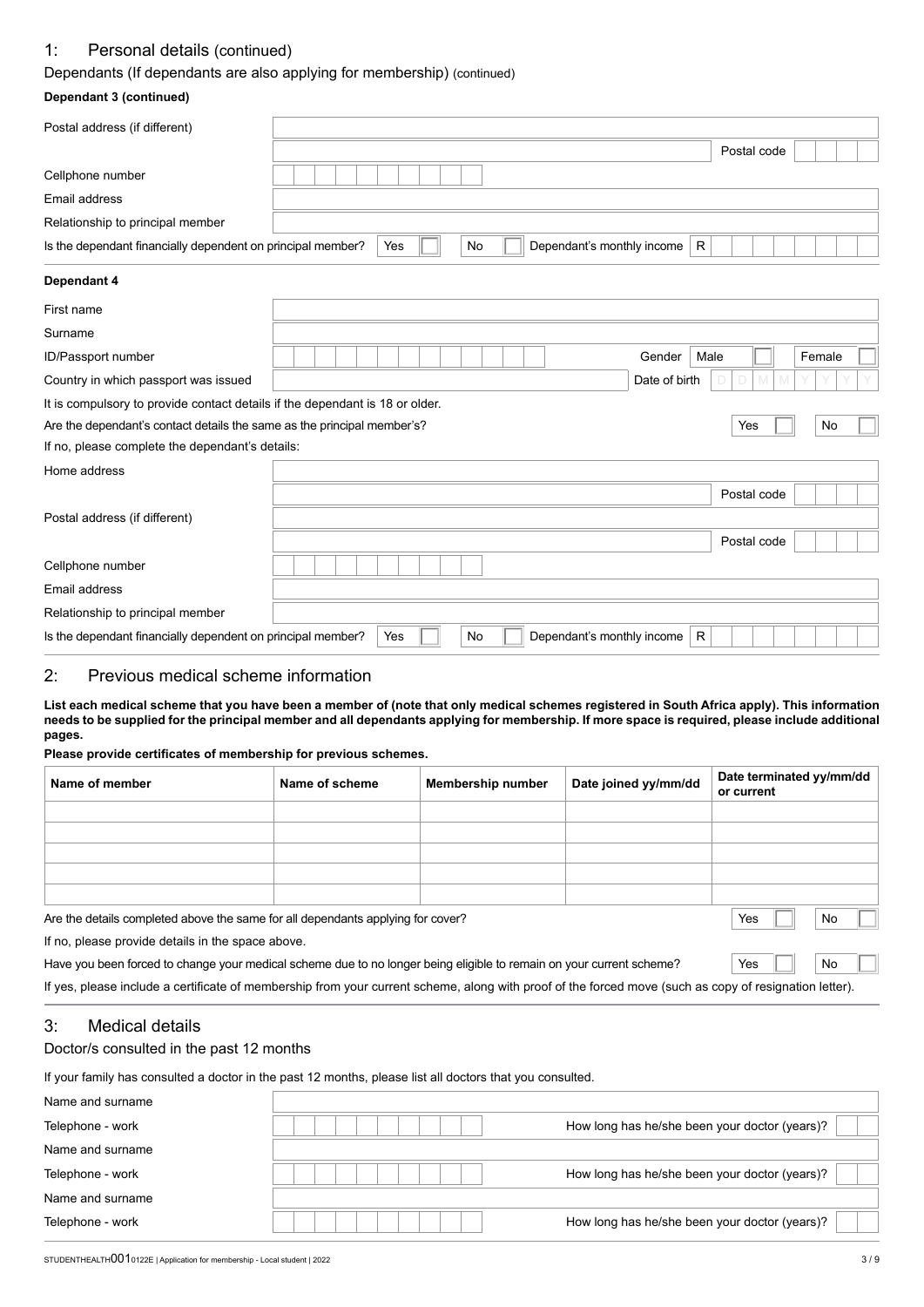## 3: Medical details (continued)

#### **Living with HIV/Aids**

If you would prefer not to disclose the nature of the HIV-status on this form due to confidentiality, you may wait until you have received your valid Momentum Medical Scheme membership number. On receipt of your membership number, you have 14 working days to contact LifeSense Disease Management on 0860 50 60 80 in order to notify us that you or your dependants are living with HIV/Aids, failing which your membership may be terminated for nondisclosure. This information will be kept confidential.

Tick here to indicate that you have read the disclaimer, and that the same information has been shared with all your dependants included on the application form.

#### 3.1

Complete this section if you have been a member of a medical scheme registered in South Africa for at least 24-months and less than 90 days have passed since your resignation from that scheme. If not, please complete Section 3.2.

**It is very important to disclose full information regarding any pre-existing medical conditions or symptoms experienced by you or your dependants. If authorisation for any benefits is requested within the first 12 months of membership, we may request a full medical history from your treating doctors. If we find that you did not disclose all the relevant information, we may limit and/or exclude certain benefits, or terminate your membership.**

In the last 12 months, have you or your dependants had any of the following:

- 3.1.1 Are you or your dependants currently taking ongoing medication or reasonably expecting to take medication for any **No Tes No All Condition** in the next 12 months?
- 3.1.2 Have you or your dependants had an operation or admission to any hospital in the last 12 months?
- 3.1.3 Are you or your dependants awaiting or planning an operation or admission to any hospital (including current pregnancy) <br>for treatment in the next 12 months?



3.1.4 Is there any other condition or symptom, which is not detailed in any other question, for which medical advice, diagnosis, care or treatment has already been recommended or received by you or your dependants, or that could potentially result in a medical claim within the next 12 months?

All questions must be answered with a 'Yes or 'No'. If you have answered 'Yes' to any question, please provide full details below. If more space is required please include additional pages.

| Name of member | Condition and date diagnosed | Name of medication | Are you currently<br>on treatment? | Last treatment/<br>symptoms date | Attending doctor |
|----------------|------------------------------|--------------------|------------------------------------|----------------------------------|------------------|
|                |                              |                    |                                    |                                  |                  |
|                |                              |                    |                                    |                                  |                  |
|                |                              |                    |                                    |                                  |                  |
|                |                              |                    |                                    |                                  |                  |
|                |                              |                    |                                    |                                  |                  |
|                |                              |                    |                                    |                                  |                  |
|                |                              |                    |                                    |                                  |                  |

#### 3.2

Complete Section 3.2 if:

- you have not been a member of a medical scheme registered in South Africa for more than 90 days; or
- you have been a member of a medical scheme registered in South Africa for less than 24-months and less than 90 days have passed since your resignation from that scheme.

**It is very important to disclose full information regarding any pre-existing medical conditions or symptoms experienced by you or your dependants. If authorisation for any benefits is requested within the first 12 months of membership, we may request a full medical history from your treating doctors. If we find that you did not disclose all the relevant information, we may limit and/or exclude certain benefits, or terminate your membership.**

All questions must be answered with a 'Yes' or 'No'. If you have answered 'Yes' to any questions, please provide full details. If more space is required, please include additional pages.

In the last 12 months, have you or your dependants ever had any of the following:

| 3.2.1          | Disorders or problems with the heart or cardiovascular system. E.g. heart murmur, high blood pressure, raised<br>cholesterol, shortness of breath, palpitations, chest pain, angina pectoris or heart attack?                    |                    |                                    | Yes                              | No               |
|----------------|----------------------------------------------------------------------------------------------------------------------------------------------------------------------------------------------------------------------------------|--------------------|------------------------------------|----------------------------------|------------------|
| Name of member | Condition and date diagnosed                                                                                                                                                                                                     | Name of medication | Are you currently<br>on treatment? | Last treatment/<br>symptoms date | Attending doctor |
|                |                                                                                                                                                                                                                                  |                    |                                    |                                  |                  |
|                |                                                                                                                                                                                                                                  |                    |                                    |                                  |                  |
|                | 3.2.2 Respiratory or lung trouble. E.g. tuberculosis, asthma, persistent cough or other breathing problems, emphysema,<br>coughing up blood, cystic fibrosis, upper respiratory tract infection, sinusitis or allergic rhinitis? |                    |                                    | Yes                              | No               |

| Name of member | Condition and date diagnosed | Name of medication | Are you currently<br>on treatment? | Last treatment/<br>symptoms date | Attending doctor |
|----------------|------------------------------|--------------------|------------------------------------|----------------------------------|------------------|
|                |                              |                    |                                    |                                  |                  |
|                |                              |                    |                                    |                                  |                  |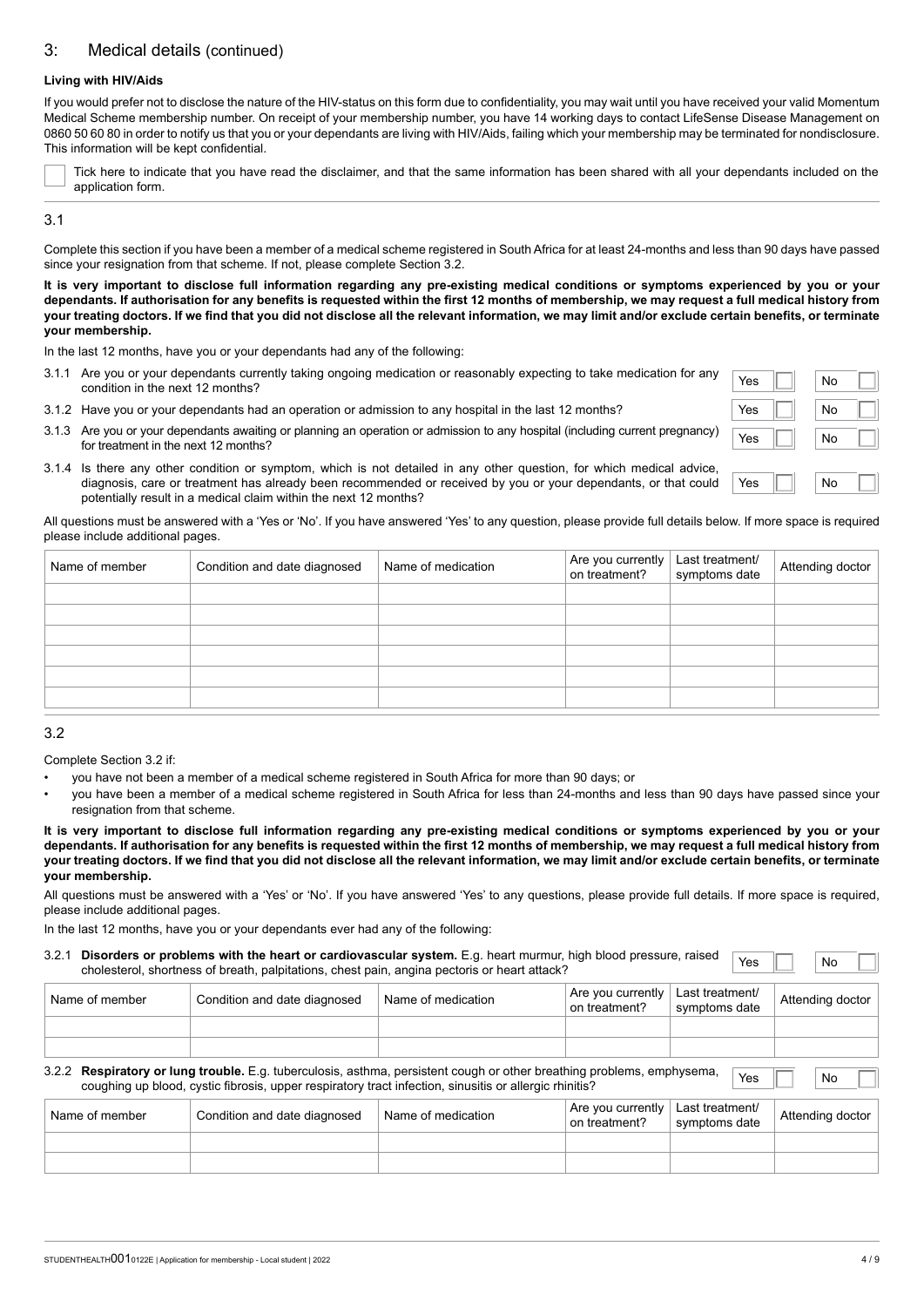# 3: Medical details (continued)

## 3.2 (continued)

# 3.2.3 **Disorders of the digestive system, stomach, gall bladder, pancreas or liver.** E.g. constipation, reflux, abdominal pains, gastric or duodenal ulcer, heartburn, hiatus hernia, rectal bleeding, Crohn's disease, ulcerative colitis, irritable bowel syndrome, hepatitis, cirrhosis, liver failure, or have you ever had a gastroscopy, colonoscopy, or other special

Yes  $\Box$  No

| examinations?                   |                                                                                                                                                                                                                                                     |                    |                                    |                                  |                  |
|---------------------------------|-----------------------------------------------------------------------------------------------------------------------------------------------------------------------------------------------------------------------------------------------------|--------------------|------------------------------------|----------------------------------|------------------|
| Name of member                  | Condition and date diagnosed                                                                                                                                                                                                                        | Name of medication | Are you currently<br>on treatment? | Last treatment/<br>symptoms date | Attending doctor |
|                                 |                                                                                                                                                                                                                                                     |                    |                                    |                                  |                  |
| transmitted disease?            | 3.2.4 Disease or disorders of the kidneys, bladder or reproductive organs. E.g. urinary tract infections, abnormal urine<br>tests, kidney stones, nephritis, prostatitis, abnormal prostate-specific antigen (PSA), bladder infections, or sexually |                    |                                    | Yes                              | No               |
| Name of member                  | Condition and date diagnosed                                                                                                                                                                                                                        | Name of medication | Are you currently<br>on treatment? | Last treatment/<br>symptoms date | Attending doctor |
|                                 |                                                                                                                                                                                                                                                     |                    |                                    |                                  |                  |
| scan, e.g. MRI, CT or PET scan? | 3.2.5 Disorders of the nervous system or brain. E.g. seizures, epilepsy, stroke, multiple sclerosis, migraine, headaches,<br>paralysis, Parkinson's disease, or have you or any of your dependants had or been advised to have a specialised        |                    |                                    | Yes                              | No               |
| Name of member                  | Condition and date diagnosed                                                                                                                                                                                                                        | Name of medication | Are you currently<br>on treatment? | Last treatment/<br>symptoms date | Attending doctor |
|                                 | 3.2.6 Mental disorders. E.g. depression, anxiety, panic attacks, schizophrenia, eating disorders, ADHD, stress, post-<br>traumatic stress disorder or drug abuse or alcohol abuse?                                                                  |                    |                                    | Yes                              | No               |
| Name of member                  | Condition and date diagnosed                                                                                                                                                                                                                        | Name of medication | Are you currently<br>on treatment? | Last treatment/<br>symptoms date | Attending doctor |
|                                 | 3.2.7 Ear, nose, throat or eye disorders. E.g. defective vision, cataracts, glaucoma, retinitis, disorders of the cornea,<br>hearing loss, ear discharge, earache, ear infection (otitis media), tonsillitis, adenoiditis or allergies?             |                    | Are you currently                  | Yes<br>Last treatment/           | No               |
| Name of member                  | Condition and date diagnosed                                                                                                                                                                                                                        | Name of medication | on treatment?                      | symptoms date                    | Attending doctor |
| 3.2.8                           | Disorders or diseases of the skin, muscles, bones, joints, limbs or spine. E.g. any skin rash, arthritis, gout, fibromyalgia,<br>any back/neck/hip/knee or other joint problems or replacements, multiple sclerosis, acne, eczema or psoriasis?     |                    |                                    | Yes                              | No               |
| Name of member                  | Condition and date diagnosed                                                                                                                                                                                                                        | Name of medication | Are you currently<br>on treatment? | Last treatment/<br>symptoms date | Attending doctor |
|                                 |                                                                                                                                                                                                                                                     |                    |                                    |                                  |                  |
|                                 | 3.2.9 Diabetes, sugar in urine, thyroid or other glandular or blood disorders. Eg anaemia, bleeding disorders, growth<br>disorder, Cushing's disease or Addison's disease?                                                                          |                    |                                    | Yes                              | No               |
| Name of member                  | Condition and date diagnosed                                                                                                                                                                                                                        | Name of medication | Are you currently<br>on treatment? | Last treatment/<br>symptoms date | Attending doctor |
|                                 |                                                                                                                                                                                                                                                     |                    |                                    |                                  |                  |
| benign or malignant.            | 3.2.10 Cancer, a growth or tumour of any kind including moles removed (malignant/benign)? Please specify if these were                                                                                                                              |                    |                                    | Yes                              | No               |
| Name of member                  | Condition and date diagnosed                                                                                                                                                                                                                        | Name of medication | Are you currently<br>on treatment? | Last treatment/<br>symptoms date | Attending doctor |
|                                 |                                                                                                                                                                                                                                                     |                    |                                    |                                  |                  |
|                                 | 3.2.11 Are you or any of your dependants currently undergoing, or anticipating any specialised dental/maxillo facial treatment?                                                                                                                     |                    |                                    | Yes                              | No               |
| Name of member                  | Condition and date diagnosed                                                                                                                                                                                                                        | Name of medication | Are you currently<br>on treatment? | Last treatment/<br>symptoms date | Attending doctor |
|                                 |                                                                                                                                                                                                                                                     |                    |                                    |                                  |                  |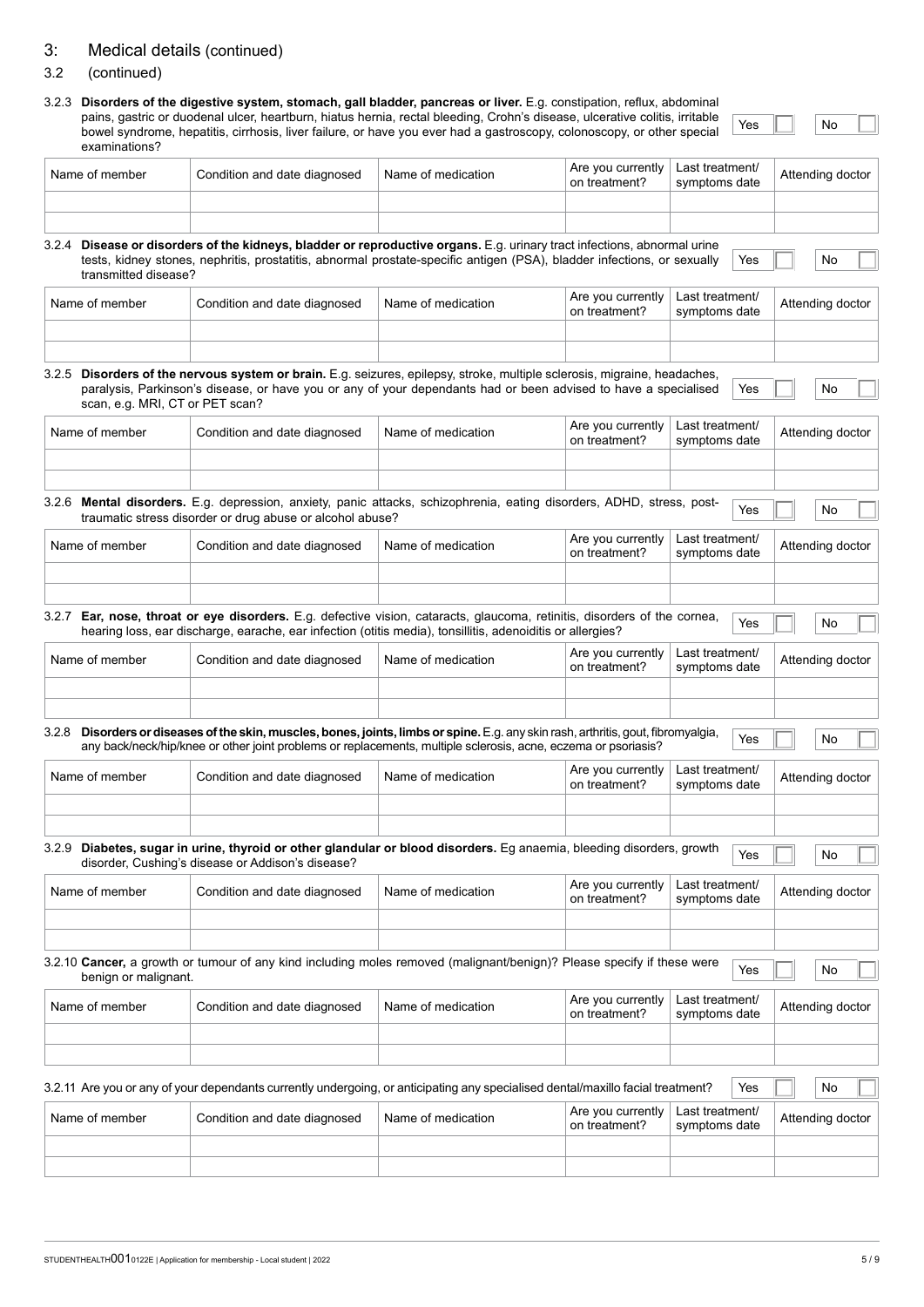# 3: Medical details (continued)

#### 3.2 (continued)

| Condition and date diagnosed<br>on treatment?<br>symptoms date<br>3.2.13 Have you or any of your dependants had an operation or admission to any hospital (including for injuries sustained in<br>Yes<br>an accident or motor vehicle accident) in the last 12 months?<br>Are you currently<br>Last treatment/<br>Name of member<br>Condition and date diagnosed<br>Name of medication<br>on treatment?<br>symptoms date<br>3.2.14 Are you or any of your dependants awaiting or planning an operation or admission to any hospital in the next 12 months?<br>Yes<br>Are you currently<br>Last treatment/<br>Name of member<br>Condition and date diagnosed<br>Name of medication<br>on treatment?<br>symptoms date<br>3.2.15 Is there any other condition or symptom, which is not detailed in any other question, for which medical advice,<br>diagnosis, care or treatment has already been recommended or received by you or your dependants, or that could<br>Yes<br>potentially result in a medical claim within the next 12 months?<br>Are you currently<br>Last treatment/<br>Name of member<br>Name of medication<br>Condition and date diagnosed<br>on treatment?<br>symptoms date<br>Questions 3.2.16 to 3.2.17 apply to female applicants<br>3.2.16 Have you or any of your dependants had any of the following symptoms or conditions: abnormal pap smears or<br>mammograms, excessive/abnormal bleeding, pelvic pains, endometriosis, ovarian cysts, fibroids, infertility, disorders of the<br>Yes<br>cervix, recently missed or irregular menstrual cycles or do you suspect that you may be pregnant?<br>Are you currently<br>Last treatment/<br>Name of member<br>Condition and date diagnosed<br>Name of medication<br>on treatment?<br>symptoms date<br>3.2.17 Are you or any of your dependants currently pregnant?<br>Yes<br>Option choice |                        | Last treatment/ | Are you currently |                    |  |                |
|------------------------------------------------------------------------------------------------------------------------------------------------------------------------------------------------------------------------------------------------------------------------------------------------------------------------------------------------------------------------------------------------------------------------------------------------------------------------------------------------------------------------------------------------------------------------------------------------------------------------------------------------------------------------------------------------------------------------------------------------------------------------------------------------------------------------------------------------------------------------------------------------------------------------------------------------------------------------------------------------------------------------------------------------------------------------------------------------------------------------------------------------------------------------------------------------------------------------------------------------------------------------------------------------------------------------------------------------------------------------------------------------------------------------------------------------------------------------------------------------------------------------------------------------------------------------------------------------------------------------------------------------------------------------------------------------------------------------------------------------------------------------------------------------------------------------------------------------------------------|------------------------|-----------------|-------------------|--------------------|--|----------------|
|                                                                                                                                                                                                                                                                                                                                                                                                                                                                                                                                                                                                                                                                                                                                                                                                                                                                                                                                                                                                                                                                                                                                                                                                                                                                                                                                                                                                                                                                                                                                                                                                                                                                                                                                                                                                                                                                  | Attending doctor       |                 |                   | Name of medication |  | Name of member |
|                                                                                                                                                                                                                                                                                                                                                                                                                                                                                                                                                                                                                                                                                                                                                                                                                                                                                                                                                                                                                                                                                                                                                                                                                                                                                                                                                                                                                                                                                                                                                                                                                                                                                                                                                                                                                                                                  | No                     |                 |                   |                    |  |                |
|                                                                                                                                                                                                                                                                                                                                                                                                                                                                                                                                                                                                                                                                                                                                                                                                                                                                                                                                                                                                                                                                                                                                                                                                                                                                                                                                                                                                                                                                                                                                                                                                                                                                                                                                                                                                                                                                  |                        |                 |                   |                    |  |                |
|                                                                                                                                                                                                                                                                                                                                                                                                                                                                                                                                                                                                                                                                                                                                                                                                                                                                                                                                                                                                                                                                                                                                                                                                                                                                                                                                                                                                                                                                                                                                                                                                                                                                                                                                                                                                                                                                  | Attending doctor       |                 |                   |                    |  |                |
|                                                                                                                                                                                                                                                                                                                                                                                                                                                                                                                                                                                                                                                                                                                                                                                                                                                                                                                                                                                                                                                                                                                                                                                                                                                                                                                                                                                                                                                                                                                                                                                                                                                                                                                                                                                                                                                                  | No                     |                 |                   |                    |  |                |
|                                                                                                                                                                                                                                                                                                                                                                                                                                                                                                                                                                                                                                                                                                                                                                                                                                                                                                                                                                                                                                                                                                                                                                                                                                                                                                                                                                                                                                                                                                                                                                                                                                                                                                                                                                                                                                                                  | Attending doctor       |                 |                   |                    |  |                |
|                                                                                                                                                                                                                                                                                                                                                                                                                                                                                                                                                                                                                                                                                                                                                                                                                                                                                                                                                                                                                                                                                                                                                                                                                                                                                                                                                                                                                                                                                                                                                                                                                                                                                                                                                                                                                                                                  | No<br>Attending doctor |                 |                   |                    |  |                |
|                                                                                                                                                                                                                                                                                                                                                                                                                                                                                                                                                                                                                                                                                                                                                                                                                                                                                                                                                                                                                                                                                                                                                                                                                                                                                                                                                                                                                                                                                                                                                                                                                                                                                                                                                                                                                                                                  | No                     |                 |                   |                    |  |                |
|                                                                                                                                                                                                                                                                                                                                                                                                                                                                                                                                                                                                                                                                                                                                                                                                                                                                                                                                                                                                                                                                                                                                                                                                                                                                                                                                                                                                                                                                                                                                                                                                                                                                                                                                                                                                                                                                  | Attending doctor       |                 |                   |                    |  |                |
|                                                                                                                                                                                                                                                                                                                                                                                                                                                                                                                                                                                                                                                                                                                                                                                                                                                                                                                                                                                                                                                                                                                                                                                                                                                                                                                                                                                                                                                                                                                                                                                                                                                                                                                                                                                                                                                                  | No                     |                 |                   |                    |  |                |
|                                                                                                                                                                                                                                                                                                                                                                                                                                                                                                                                                                                                                                                                                                                                                                                                                                                                                                                                                                                                                                                                                                                                                                                                                                                                                                                                                                                                                                                                                                                                                                                                                                                                                                                                                                                                                                                                  |                        |                 |                   |                    |  | 4.             |
| <b>Ingwe Option</b><br><b>Hospital provider</b><br>Chronic and Day-to-day provider                                                                                                                                                                                                                                                                                                                                                                                                                                                                                                                                                                                                                                                                                                                                                                                                                                                                                                                                                                                                                                                                                                                                                                                                                                                                                                                                                                                                                                                                                                                                                                                                                                                                                                                                                                               |                        |                 |                   |                    |  |                |

| <b>HOSPILAI Provider</b> | Chronic and Day-to-day provider |  |
|--------------------------|---------------------------------|--|
| Ingwe Network            | Ingwe Primary Care Network      |  |
| Any hospital             | Ingwe Active Network            |  |

Please confirm the combined gross monthly income for you and your spouse or partner if he/she is included on your membership.

Gross monthly income\* R

**\* If you and/or your spouse or partner (if he/she is included on your membership) earn an income, you need to complete the Declaration of Income for new membership applications form.**

## 5: Banking details for payment of contributions

(Please do not provide credit card details. Momentum Medical Scheme is not allowed to record your credit card details.)

| Name of account holder |                                           |
|------------------------|-------------------------------------------|
| Name of bank           |                                           |
| Account number         |                                           |
| Account type           | Current/Cheque<br>Savings<br>Transmission |
| Branch code            | Branch name                               |
| Start date             | IMIYIYIYIY<br>0<br>M<br>$\mathbf{1}$      |

#### **Notes:**

- **• The deduction date is the first working day of the month.**
- The abbreviated name as registered with the bank, which will reflect on your bank statement, is MomMedSch followed by your group number. Your group number will be issued upon activation of your membership.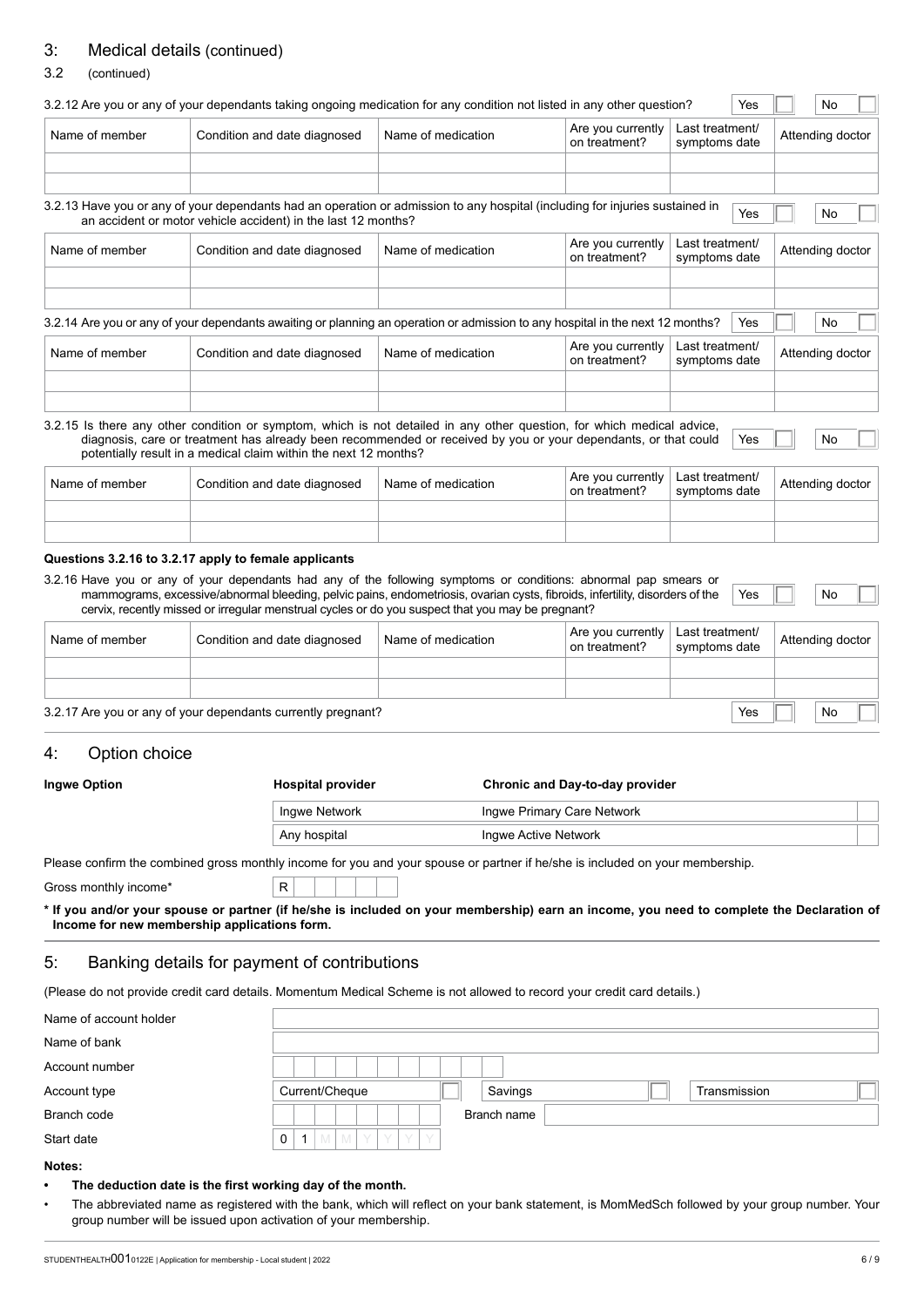# 6: Authorisation for contribution collection

#### **Completion of this section is compulsory for all contribution payers**

Momentum Medical Scheme may debit the above account with the amount due under the contract in accordance with the Momentum Medical Scheme debit order system. Momentum Medical Scheme will debit the bank account for contributions on the 1st working day of every month. I understand that Momentum Medical Scheme bills for contributions in advance and dependent on my commencement and activation dates there may be more than a single contribution payable to the Scheme. I may cancel this mandate and pay via other methods within 30 days. If I cancel this mandate, I remain responsible to pay any amounts due to Momentum Medical Scheme while it was in force.

#### If an **individual's** account is to be debited, please sign below:

#### **If a third party's account\* details are used, please provide a copy of their ID**

# \*Consent from third party:

| I (name and surname)        |                                                                                                          |
|-----------------------------|----------------------------------------------------------------------------------------------------------|
| ID number                   |                                                                                                          |
|                             | consent to Momentum Medical Scheme deducting the contributions due for this member from my bank account. |
|                             |                                                                                                          |
| Signature of account holder | $[D]M[M[Y[Y Y]Y]$<br><b>Date</b>                                                                         |

## 7: Banking details for claim refunds payable to member

#### **You, as the principal member, need to sign this section if a third party's bank details are being used for claims reimbursement. If a third party's account details are used, please provide a copy of their ID.**

Tick this box if we may use the same bank account details provided for your Momentum Medical Scheme contribution payments.

#### If not, please complete the bank details below.

(Please do not provide credit card details. Momentum Medical Scheme is not allowed to record your credit card details)

| Name of account holder        |                |             |                        |
|-------------------------------|----------------|-------------|------------------------|
| Name of bank                  |                |             |                        |
| Account number                |                |             |                        |
| Account type                  | Current/Cheque | Savings     | Transmission           |
| Branch code                   | Branch name    |             |                        |
|                               |                |             |                        |
| Signature of principal member |                | <b>Date</b> | YY<br>Y.<br><b>MMY</b> |

## 8: Consent for Momentum Medical Scheme to process personal information

We request your consent to process and obtain your personal information from any other person for the purposes set out below. While your consent is voluntary, it is a requirement for your membership of Momentum Medical Scheme.

Momentum Medical Scheme and the Administrator, Momentum Health Solutions (Pty) Ltd, a part of Momentum Metropolitan Holdings Limited, will keep your personal information confidential and will adhere to the Protection of Personal Information Act, 2013 when processing your personal information. Your personal information will be processed for the purpose of the Medical Schemes Act 131 of 1998.

If you fail to provide the personal information required or if you are not willing to agree to the processing of your personal information, then Momentum Medical Scheme will not be able to administer or offer you membership of the medical scheme.

Please read the statements below and sign your acceptance thereof.

- 1. I authorise, and give consent to Momentum Medical Scheme and the Administrator to collect, store, collate, process, share and further process my personal information, including health information, and that of my dependants, for purposes of my Momentum Medical Scheme membership risk profiling and management, administration of my membership and as set out in this section.
- 2. If I have consented to the disclosure of my personal information to any other entity or person (person means any natural or juristic person, firm, company, corporation, state, agency or organisation of a state, association, trust or partnership, whether or not having legal personality) or if a contractual relationship exists between Momentum Medical Scheme or the Administrator which requires Momentum Medical Scheme or the Administrator to provide my personal information to any other person, Momentum Medical Scheme or the Administrator may do so.
- 3. I acknowledge that I must give Momentum Medical Scheme and the Administrator all information and evidence they may require from time to time. I authorise Momentum Medical Scheme and the Administrator to obtain from any person, including any medical doctor or other healthcare provider who has attended to me or my dependants in the past, or who will attend to me or my dependants in the future, any information Momentum Medical Scheme may require concerning my or any of my dependants in assessing any risk or claim in relation to this application, my membership of Momentum Medical Scheme and risk profiling or management. I consent to that person providing, and instruct that person to provide, Momentum Medical Scheme and the Administrator with this information on request. I waive the provisions of any law or regulation that restricts the disclosure of this information.
- 4. I have the right to withdraw my consent to have my personal information processed provided that the lawfulness of the processing of my personal information before my withdrawal will not be affected.
- 5. I have the right to object on reasonable grounds relating to my particular situation, to the processing of my personal information unless processing is required by law.
- 6. I have the right to request my personal information which is in the possession of Momentum Medical Scheme and the Administrator, provided that I furnish adequate identification.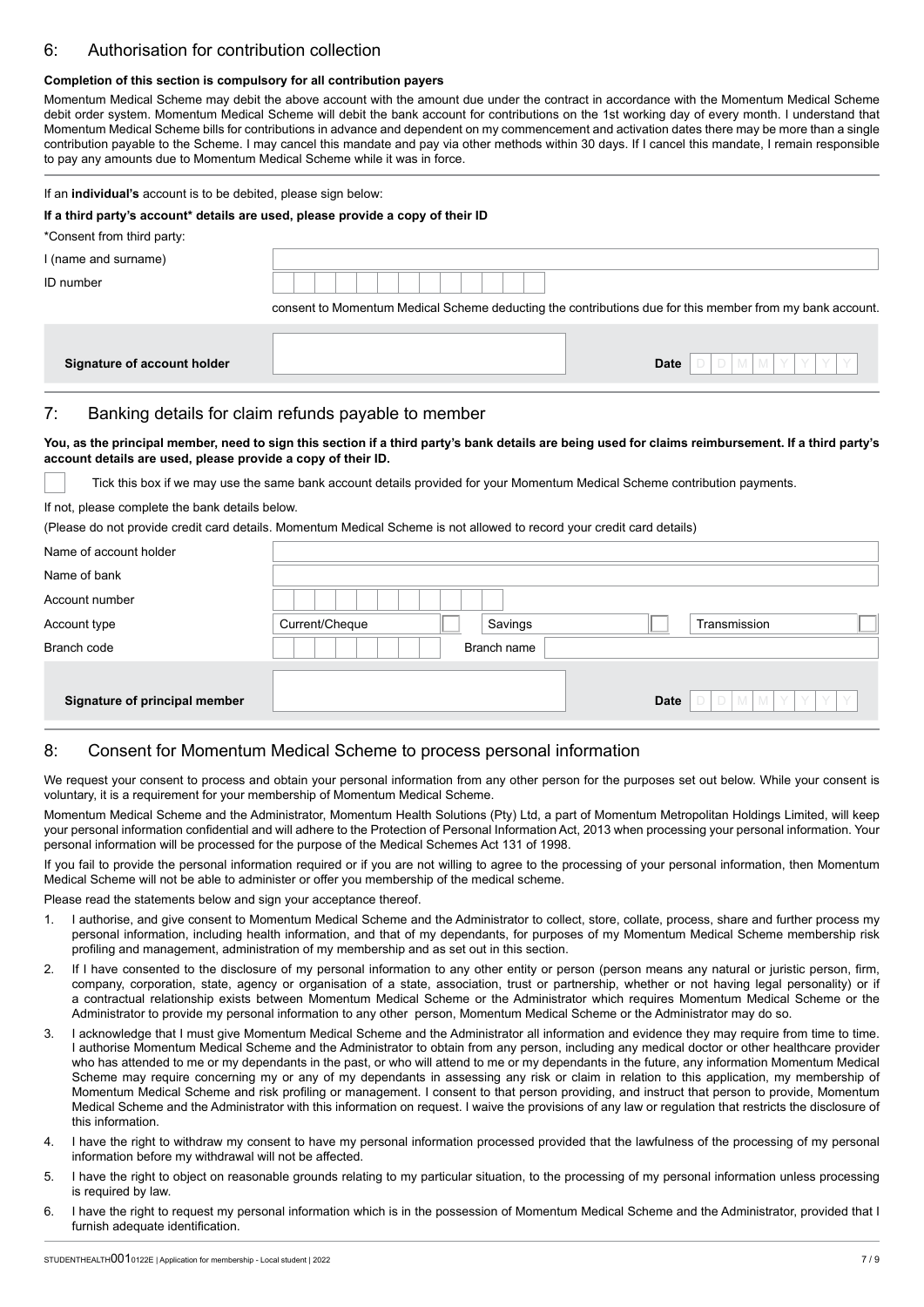## 8: Consent for Momentum Medical Scheme to process personal information (continued)

- 7. I have the right to request Momentum Medical Scheme and the Administrator where necessary, to correct or delete my personal information that is inaccurate, irrelevant, excessive, outdated, incomplete, misleading, or obtained unlawfully.
- 8. If I have a complaint relating to the processing of my personal information, I agree to refer it to the Scheme to resolve it in terms of their internal complaints process first. If I am not satisfied with the outcome of the complaint, I understand that I may refer the complaint to the Information Regulator who can be contacted on 010 023 5207 or via email at inforeg@justice.gov.za or POPIAComplaints.IR@justice.gov.za.
- 9. My personal information will be shared between Momentum Medical Scheme, the Administrator, any subsidiaries within Momentum Metropolitan Holdings Limited with whom I have any financial or insurance products, including complementary products and contracted third parties both locally and outside the Republic of South Africa who require this information, for purposes related to my membership of Momentum Medical Scheme, and
	- to grant me access to interact with Momentum Medical Scheme on its website, to obtain a single view of my products with Momentum Metropolitan Holdings Limited and for purposes of receiving any reports or statements including consolidated reporting; and
	- to provide any credit bureau or registered credit provider with my credit information as defined in the National Credit Act, 2005 (credit information includes, for example, my credit history, financial history, pattern of payment or default under any credit agreements, debt re-arrangement arrangements or judgments obtained for outstanding debts).
- 10. I agree that Momentum Medical Scheme's Administrator, Momentum Health Solutions (Pty) Ltd, may use my information for the purpose of marketing (including direct marketing) of insurance, investments, health insurance, retirement benefits, other financial services and health related products offered by Momentum Metropolitan Holdings Limited and its subsidiaries. Tick here if you do not wish to receive any direct marketing.

### 9: Terms and conditions

- 1. I apply for my dependants and I to join Momentum Medical Scheme (the Scheme) administered by Momentum Health Solutions (Pty) Ltd (Administrator) and agree to familiarise myself with, and be bound by, the Rules of the Scheme (the Rules) if my application for membership is accepted. I understand that I may request to inspect the Rules and that, in the event of a dispute, the Rules will be decisive.
- 2. I acknowledge that if my dependants and I do not disclose all the information that is relevant to the assessment of this application or if I and my dependants submit fraudulent claims, it will make any contracts to which this application relates null and void. The Scheme may, at its discretion, recover any amounts paid to me or any service provider on my behalf.
- 3. I will notify the Scheme of any changes that take place, in any circumstances on which the Scheme based its assessment of its risk (including my health status), after the date of this application form and prior to my joining date. I acknowledge that failure to do so will result in the termination of my contract with the Scheme. In such event, the Scheme will have the right to reclaim any amounts that it may have paid to me or any person on my, or my dependants' behalf, under such contract.
- 4. I understand that this application form is valid for 30 days only from the date of signature.
- 5. I am aware that this application must be accompanied by proof of identification for me and my dependants in order for the application to be assessed.
- 6. It is my responsibility alone (as a member) to make sure that the Scheme receives the monthly contributions as well as any other amounts I owe to the Scheme.
	- Non-receipt of contributions will result in suspension of medical scheme benefits for my entire contract. This suspension will last until I have paid all outstanding contributions.
		- I understand that whilst my contract is suspended, the Scheme will not honour any claims related to services rendered for the period that the membership is suspended.
		- I understand that I will remain fully liable to pay contributions for the period of suspension.
	- Non-payment of more than one month's contribution will result in termination of my membership of the Scheme.
	- Failure to pay any debt due to the Scheme will result in suspension and eventually termination of membership and handover to a third party for debt collection.
- 7. If the employer is responsible to pay my medical scheme contributions, I authorise and instruct my employer to:
	- deduct from my remuneration (and any other sums due to me) any amounts that I may owe to the Scheme from time to time; and • pay such amounts to the Scheme.

I also authorise and instruct any person (such as my employer, a pension fund or provident fund) who holds funds for my benefit after I cease employment, to pay and continue to pay the amounts referred to in the first sentence of this clause to the Scheme as and when it is due. Furthermore, I understand that I will be liable for any legal costs that may be incurred by any party in the recovery of any amount that I owe to the Scheme.

- 8. I will pay all sums that I owe to the Scheme on demand. Failure to pay any debt due to the Scheme will result in suspension and eventually termination of membership and handover to a third party for debt collection. Refer to point 6.
- 9. I realise that I must submit evidence of my own health and that of my dependant/s to the Scheme and that the Scheme may limit or exclude benefits for any particular ailment, disease, disorder, condition or disability that existed for a period of up to twelve (12) months prior to my application to join the Scheme.
- 10. I acknowledge that the Scheme has the right to apply a three-month general waiting period, a twelve-month exclusion on a pre-existing condition, and/or Late-joiner contribution penalty, where applicable.
- 11. I will notify the Scheme if I or any of my dependants are living with HIV/Aids within 14 days of activation of membership (See section 3, on pg 4).
- 12. I will notify the Scheme should I or any of my dependants require hospitalisation for a non-emergency event at least 48 hours before the event. I acknowledge that failure to do so will result in a co-payment being applied as contained in the Scheme Rules.
- 13. I undertake to give a calendar month's notice should I wish to terminate my membership and/or terminate the membership of my dependants.
- 14. I undertake to obtain the necessary consents from any of my dependants to whom these conditions may apply and hereby indemnify the Scheme and/or Administrator against any claim which may arise as a result of my failure to do so.
- 15. Words used in this application have the meaning that the Rules give them.